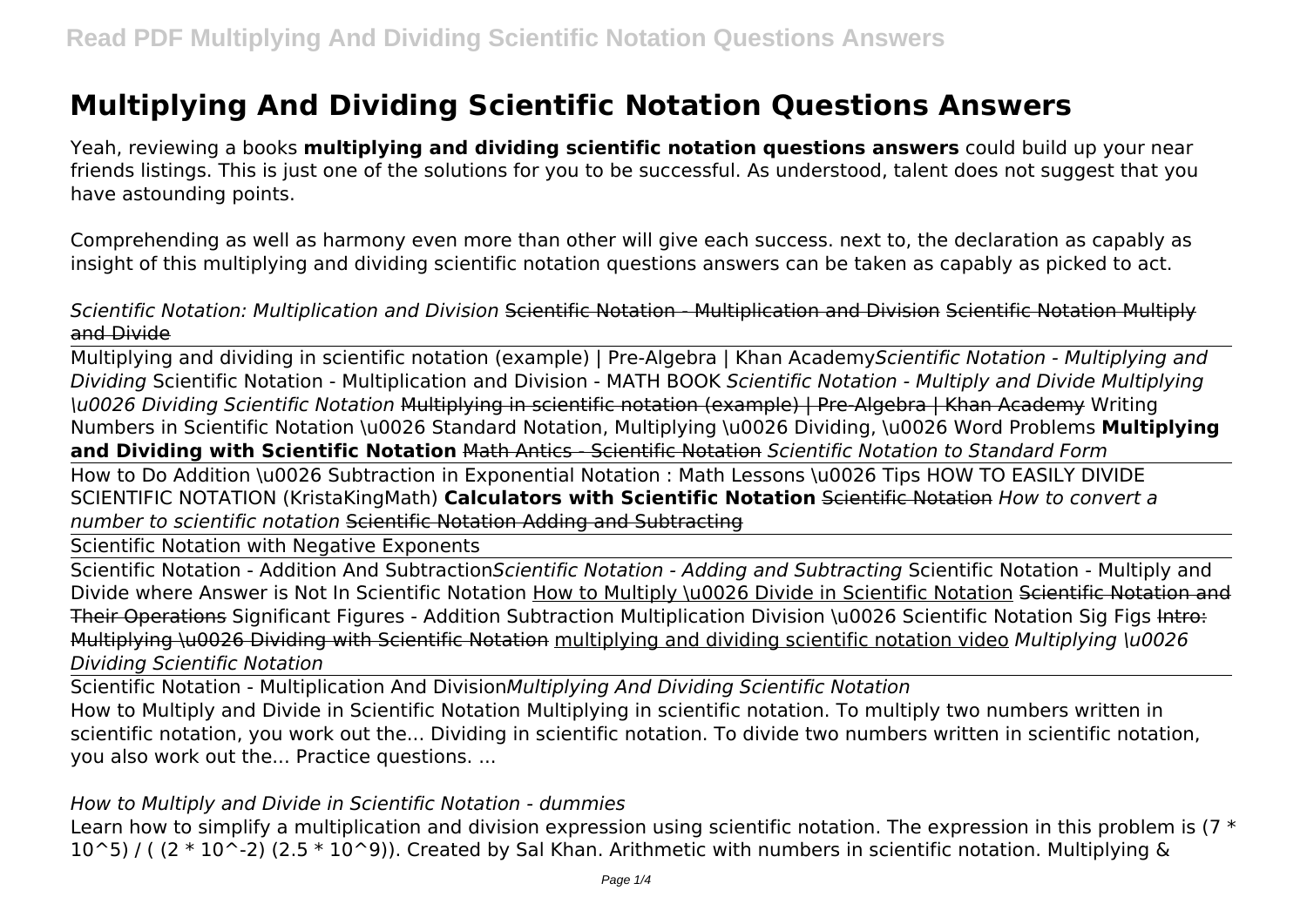#### dividing in scientific notation.

### *Multiplying & dividing in scientific notation (video ...*

Practice: Multiplying & dividing in scientific notation. This is the currently selected item. Subtracting in scientific notation. Practice: Adding & subtracting in scientific notation. Simplifying in scientific notation challenge. Next lesson. Scientific notation word problems.

# *Multiplying & dividing in scientific notation (practice ...*

E notation is also known as exponential notation. E notation is the same as scientific notation where a decimal number between 1 and 10 is multiplied by 10 raised to some power. In E notation the "times 10 raised to a power" is replaced with the letter e in either uppercase or lowercase. The number after the "e" indicates how many powers of 10.

### *Scientific Notation Calculator*

 $-3$ - Answers to Multiplying and Dividing Scientific Notation (ID: 1) 1) 1.739 N 10112) 3.36 N 10113) 3.588 N 1044) 2.858  $\Pi$  108 5) 5.044  $\Pi$  1046) 2.27  $\Pi$  1087) 1.505  $\Pi$  10-28) 1.361  $\Pi$  100

# *Multiplying and Dividing Scientific Notation*

Learn how to multiply and divide in scientific notation int this step by step example. Check out all my videos at http://YouTube.com/MathMeeting

# *Scientific Notation - Multiplying and Dividing - YouTube*

To see all my Chemistry videos, check outhttp://socratic.org/chemistryExplains how to multiply and divide numbers that are written in scientific notation.

#### *Scientific Notation: Multiplication and Division - YouTube*

Multiplying and Dividing Using Scientific Notation. Simplify. Write each answer in scientific notation . 1) (8.18 ×. 10−6)(1.15 × 10−5)2) (5.8 × 10−6)(2 × 104) 3) (0.8 × 104)(1.28 × 106)4) (3.8 × 10−6)(2.37 × 10−3) 5) (1.9 × 10−3)(2 × 104)6) (9.2  $\times$  105)(4  $\times$  10−3) 7) 7.8  $\times$  104.

#### *Multiplying and Dividing Using Scientific Notation*

The procedure to use the multiplying scientific notation calculator is as follows: Step 1: Enter the coefficient value and the exponent value in the input field. Step 2: Now click the button "Solve" to get the product. Step 3: Finally, the product of two scientific notations will be displayed in the output field.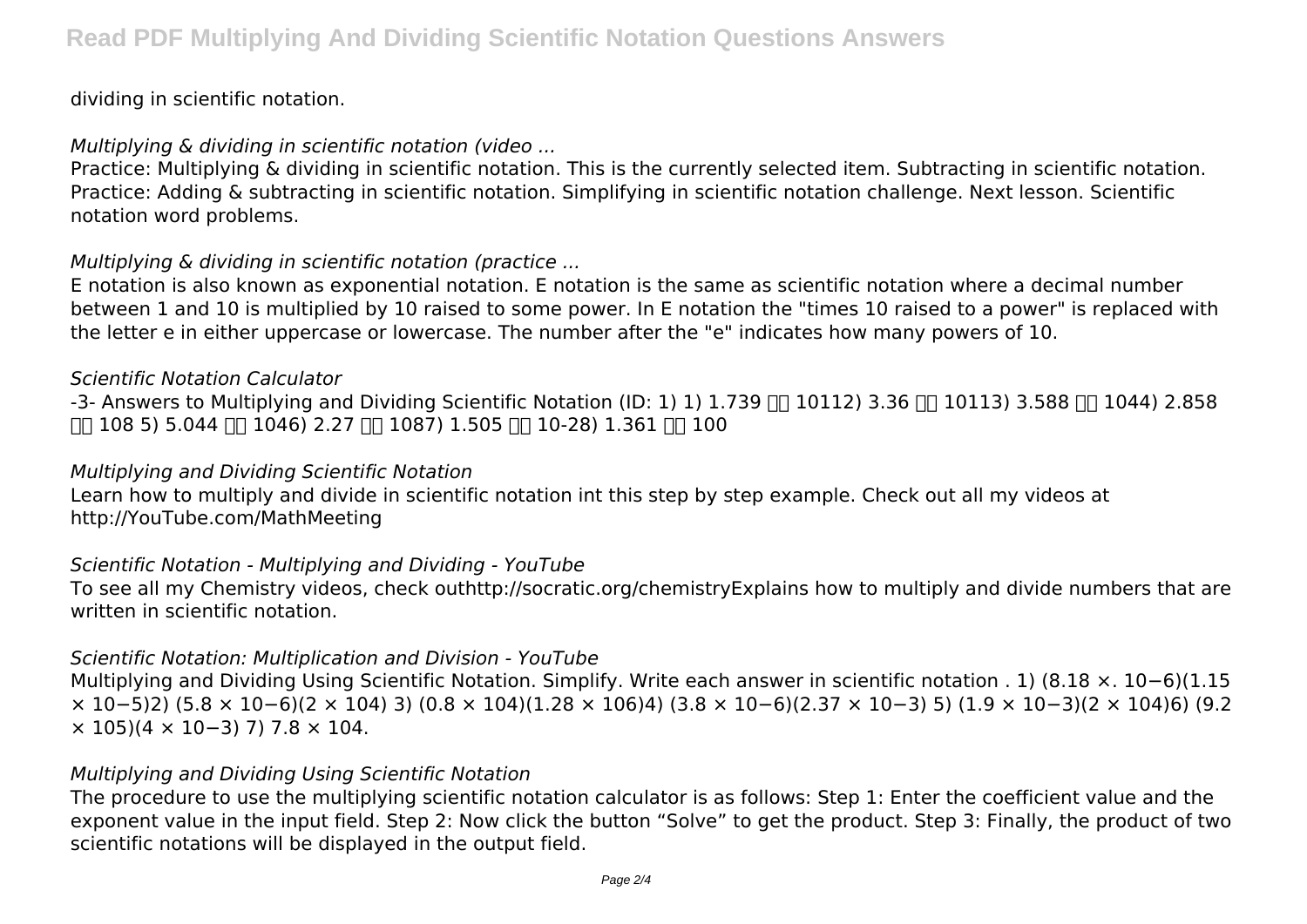# **Read PDF Multiplying And Dividing Scientific Notation Questions Answers**

#### *Multiplying Scientific Notation Calculator - Free Online ...*

Here's how to multiply two numbers that are in scientific notation: 1. Multiply the two decimal parts of the numbers. Suppose you want to multiply the following: (4.3 x 10 5 ) (2 x 10 7) Multiplication is commutative, so you can change the order of the numbers without changing the result.

#### *Multiplying with Scientific Notation - dummies*

Multiplying And Dividing Scientific Notation Worksheet. Decimal Multiplication Problems. Multiplication Timed Test Online. Multiplying Fractions Word Problems PDF. Multiplication Of Polynomials Worksheet. Multiplying And Dividing Decimals Worksheets. Multi Step Equations PDF. Multiplying Rational Expressions Worksheet. Math Creators. Basic Facts Worksheet Factory.

### *Multiplying And Dividing Scientific Notation Worksheet ...*

To multiply two numbers in scientific notation, multiply their coefficients and add their exponents. To divide two numbers in scientific notation, divide their coefficients and subtract their exponents. In either case, the answer must be converted to scientific notation.

# *Scientific Notation: Multiplication and Division in ...*

Multiply and Divide with Scientific Notation Mississippi Standard:Multiply and divide numbers written in scientific notation. You can use scientific notation to simplify computations with very large and/or very small numbers. To multiply numbers in scientific notation, regroup to multiply the factors and multiply the powers of ten.

#### *Multiply and Divide with Scientific Notation*

ZIP (129.37 KB) Multiplying and Dividing in Scientific Notation Notebook Pages BUNDLEThis product is two Interactive Notebook Pages (Notes & Practice) for Multiplying and Dividing in Scientific Notation. Page 1 is for the left hand side of the notebook and page 2 is for the right hand side of the notebook.Print.

# *Multiplying And Dividing In Scientific Notation Worksheets ...*

Practice: Multiplying & dividing in scientific notation. Video transcript. Multiply, expressing the product in scientific notation. So let's multiply first, and then let's try to get what we have in scientific notation. Actually, before we do that, let's just even remember what it means to be in scientific notation

# *Multiplying in scientific notation example (video) | Khan ...*

The procedure to use the dividing scientific notation calculator is as follows: Step 1: Enter the scientific notations in the input field. Step 2: Now click the button "Solve" to get the result of the division process. Step 3: Finally, the division of two